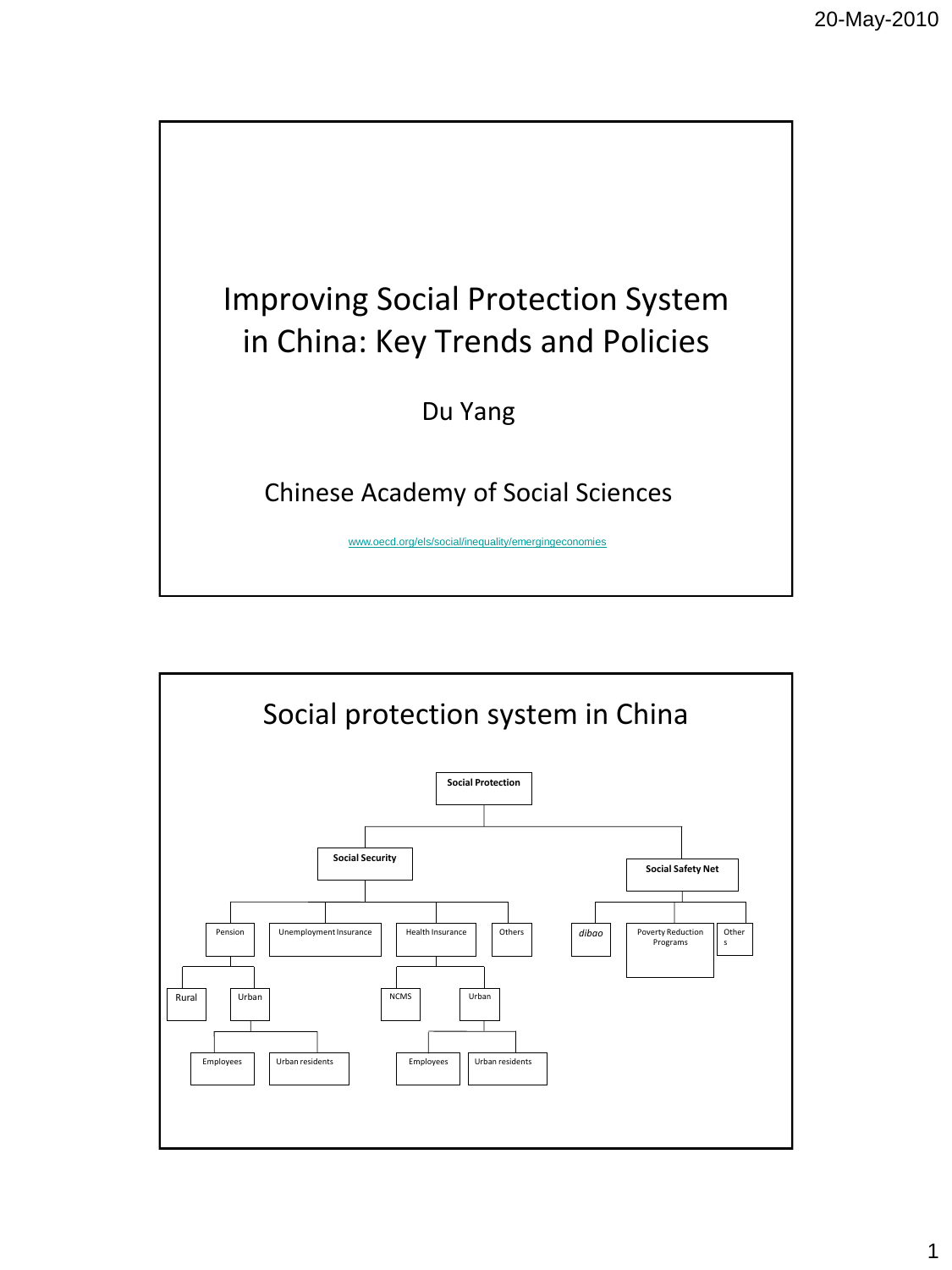

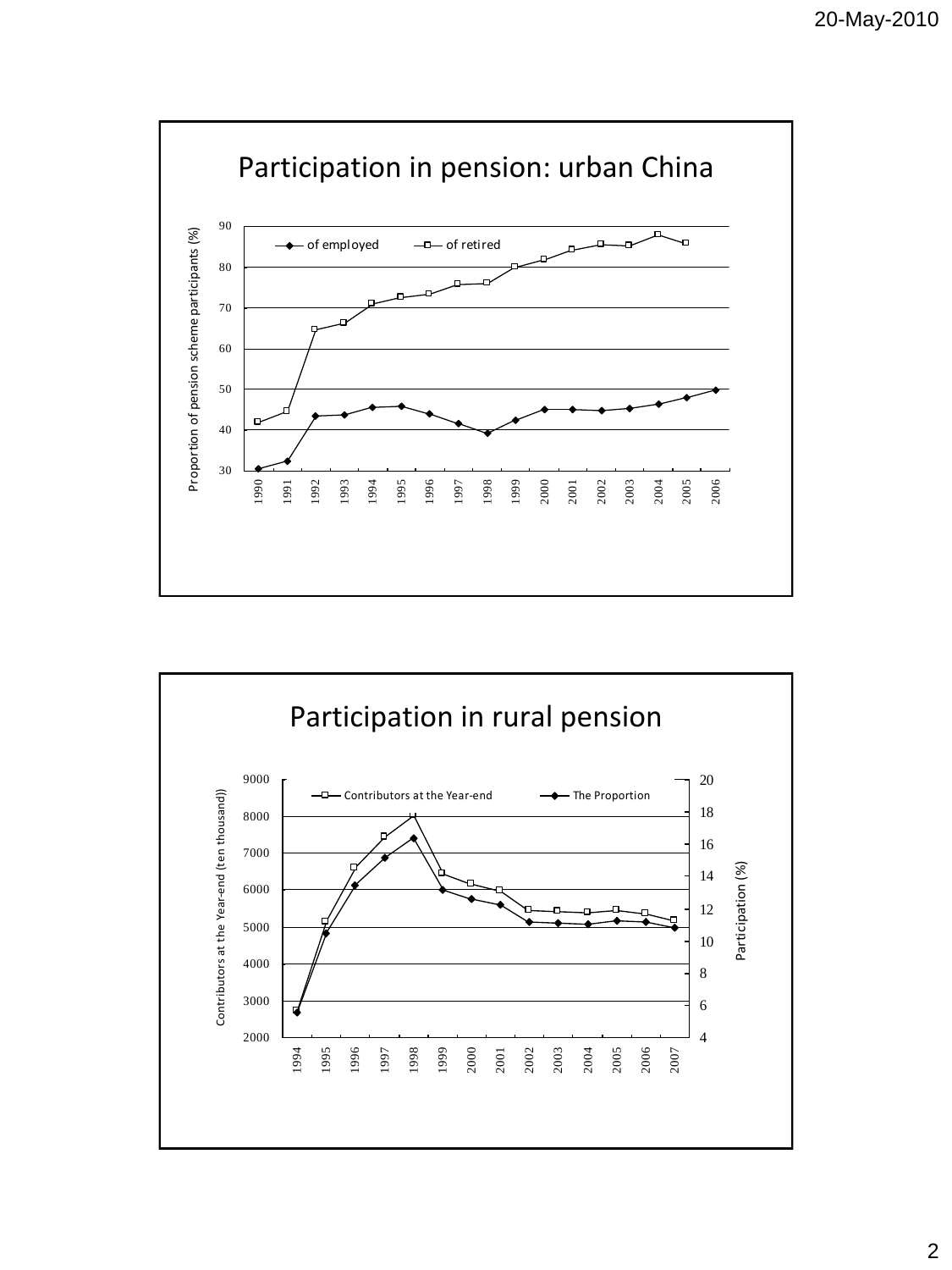

| Social Insurance Coverage |  |  |  |  |  |  |  |
|---------------------------|--|--|--|--|--|--|--|
| (CULS, 2005 and 2010)     |  |  |  |  |  |  |  |

|                         | 2005      |          |           | 2010     |
|-------------------------|-----------|----------|-----------|----------|
|                         | Local     | Migrants | Local     | Migrants |
|                         | residents |          | residents |          |
| <b>Pension</b>          | 65.5      | 6.1      | 73.0      | 19.4     |
| working                 | 74.5      | 6.0      | 77.0      | 20.0     |
| Unemployed              | 49.1      | 5.6      | 37.7      | 4.11     |
| Out of LM               | 67.2      | 9.2      | 78.7      | 20.2     |
| Unemployment Ins.       | 18.9      | 1.9      | 26.2      | 5.75     |
| working                 | 31.8      | 2.1      | 47.2      | 6.58     |
| Unemployed              | 15.4      | $\theta$ | 8.25      | $\Omega$ |
| Out of LM               | 4.5       | 0.28     | 7.80      | 1.18     |
| <b>Health Insurance</b> | 54.4      | 4.2      | 74.7      | 47.4     |
| working                 | 62.7      | 4.0      | 76.8      | 46.9     |
| Unemployed              | 28.6      | $\theta$ | 43.0      | 37.0     |
| Out of LM               | 56.3      | 8.1      | 77.9      | 33.8     |

**Progress increasing coverage of migrants, and expanding health insurance coverage, (especially to nonworking individuals)**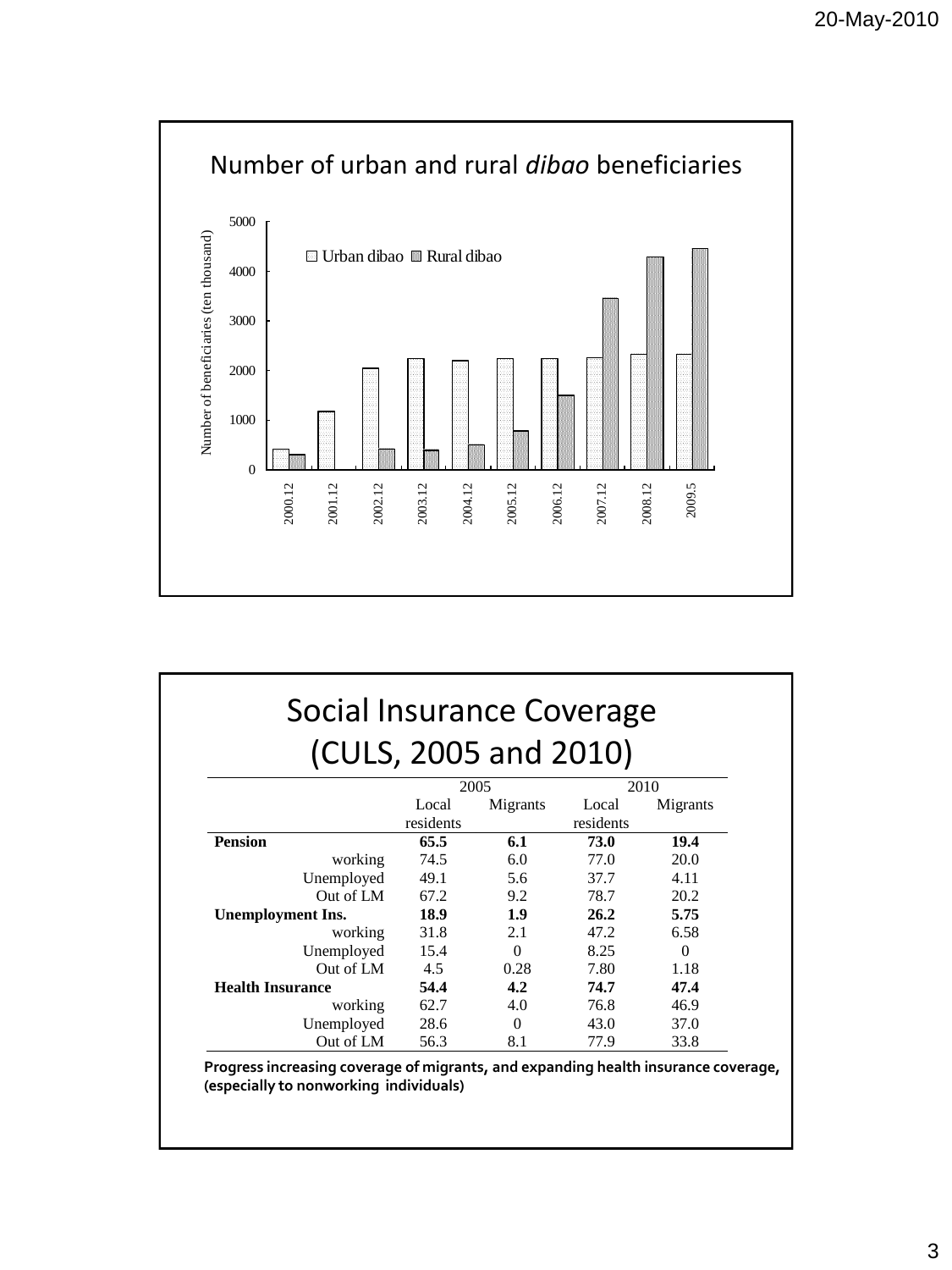## Labor contract status (CULS, 2010)

|                                                                 | Local residents |        |       | Migrants |        |       |  |
|-----------------------------------------------------------------|-----------------|--------|-------|----------|--------|-------|--|
|                                                                 | Male            | Female | Total | Male     | Female | Total |  |
| 1. Fixed-term labor contract                                    | 56.22           | 61.29  | 58.35 | 50.46    | 52.17  | 51.26 |  |
| 2. Open-ended labor contract                                    | 20.48           | 14.98  | 18.17 | 4.96     | 2.88   | 3.98  |  |
| 3. Other contract (for specific<br>work, labor service company) | 1.49            | 1.53   | 1.50  | 3.59     | 2.21   | 2.94  |  |
| 4. No labor contract                                            | 21.81           | 22.20  | 21.97 | 41.00    | 47 74  | 41.82 |  |

## Awareness of labor law provisions (CULS, 2010)

|                                                                                                                                                     | Local<br>residents | Migrants |
|-----------------------------------------------------------------------------------------------------------------------------------------------------|--------------------|----------|
| 1. Do you think that when you are hired your employer should set a labor<br>contract with you? (yes)                                                | 96.28              | 89.66    |
| 2. Do you think employers must pay you double wages for each month<br>you worked beyond the allotted time for completing a labor contract?<br>(yes) | 82.20              | 79.47    |
| 3. If a worker violates the rules set by an employer can the employer<br>terminate the worker's labor contract? (yes)                               | 68.83              | 72.90    |
| 4. If you meet the required conditions and suggest an open-ended<br>contract, must your employer comply? (yes)                                      | 68.65              | 62.77    |
| 5. Within how long do you think the labor contract should be signed after<br>being hired? (one month)                                               | 40.14              | 41.32    |
| 6. For a one-year labor contract, what is the maximum probationary<br>period? (2 months)                                                            | 24.54              | 23.72    |

**Workers are aware of right to a labor contract, but vary in their familiarity with Specific provisions. Migrants and local residents have similar levels of awareness, which increases the possibility to improve the coverage of social protection .**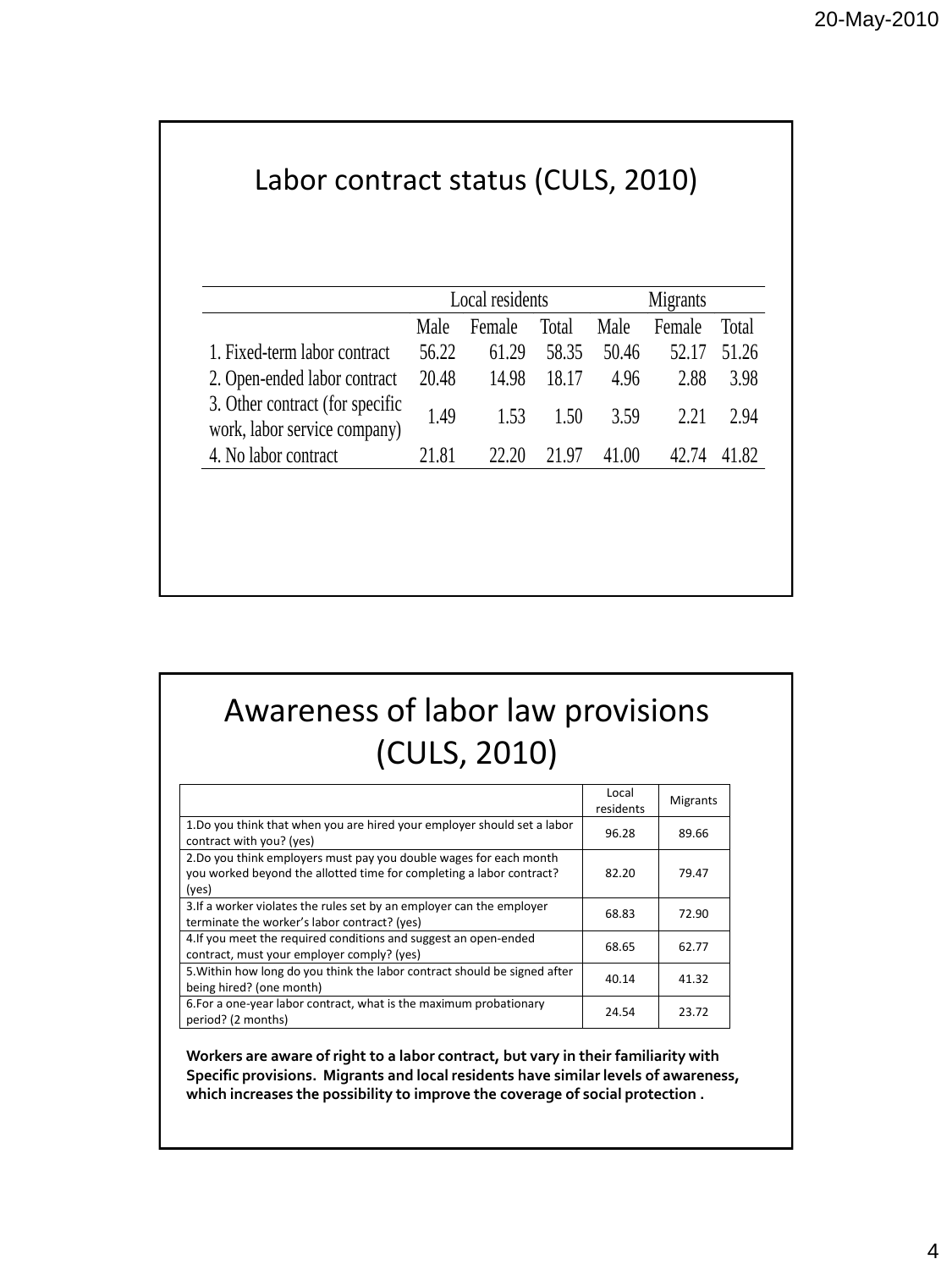|                |           | 2001  |          | 2005  |          | 2010  |          |
|----------------|-----------|-------|----------|-------|----------|-------|----------|
|                |           | Local | Migrants | Local | Migrants | Local | Migrants |
| All            |           | 13.4  | 85.7     | 30.7  | 85.2     | 25.8  | 53.3     |
| Wage employees |           |       |          | 22.1  | 54.7     | 24.7  | 40.1     |
| By gender:     |           |       |          |       |          |       |          |
|                | Male      | 13.7  | 85.7     | 27.5  | 82.7     | 24.3  | 52.0     |
|                | Female    | 13.1  | 85.8     | 35.0  | 88.4     | 27.8  | 54.9     |
| By age:        |           |       |          |       |          |       |          |
|                | $16 - 29$ | 11.6  | 80.9     | 26.5  | 81.7     | 21.2  | 47.3     |
|                | $30 - 39$ | 15.8  | 89.2     | 34.1  | 85.2     | 21.5  | 53.3     |
|                | $40 - 49$ | 14.2  | 94.3     | 33.8  | 91.9     | 31.3  | 60.9     |
|                | $50 - 59$ | 9.22  | 92.1     | 24.2  | 85.5     | 27.1  | 64.2     |
|                | $60+$     | 20.6  | 93.9     | 37.6  | 84.9     | 63.2  | 75.6     |
| By education:  |           |       |          |       |          |       |          |
|                | $0 - 6$   | 41.4  | 92.7     | 68.0  | 86.8     | 50.6  | 78.1     |
|                | $7 - 9$   | 19.4  | 87.8     | 42.5  | 89.3     | 44.7  | 61.4     |
|                | $10 - 12$ | 12.1  | 78.4     | 30.4  | 83.3     | 27.9  | 50.0     |
|                | $13+$     | 5.0   | 61.0     | 18.0  | 43.5     | 11.9  | 23.4     |

social protection. More wage employment in the labor market



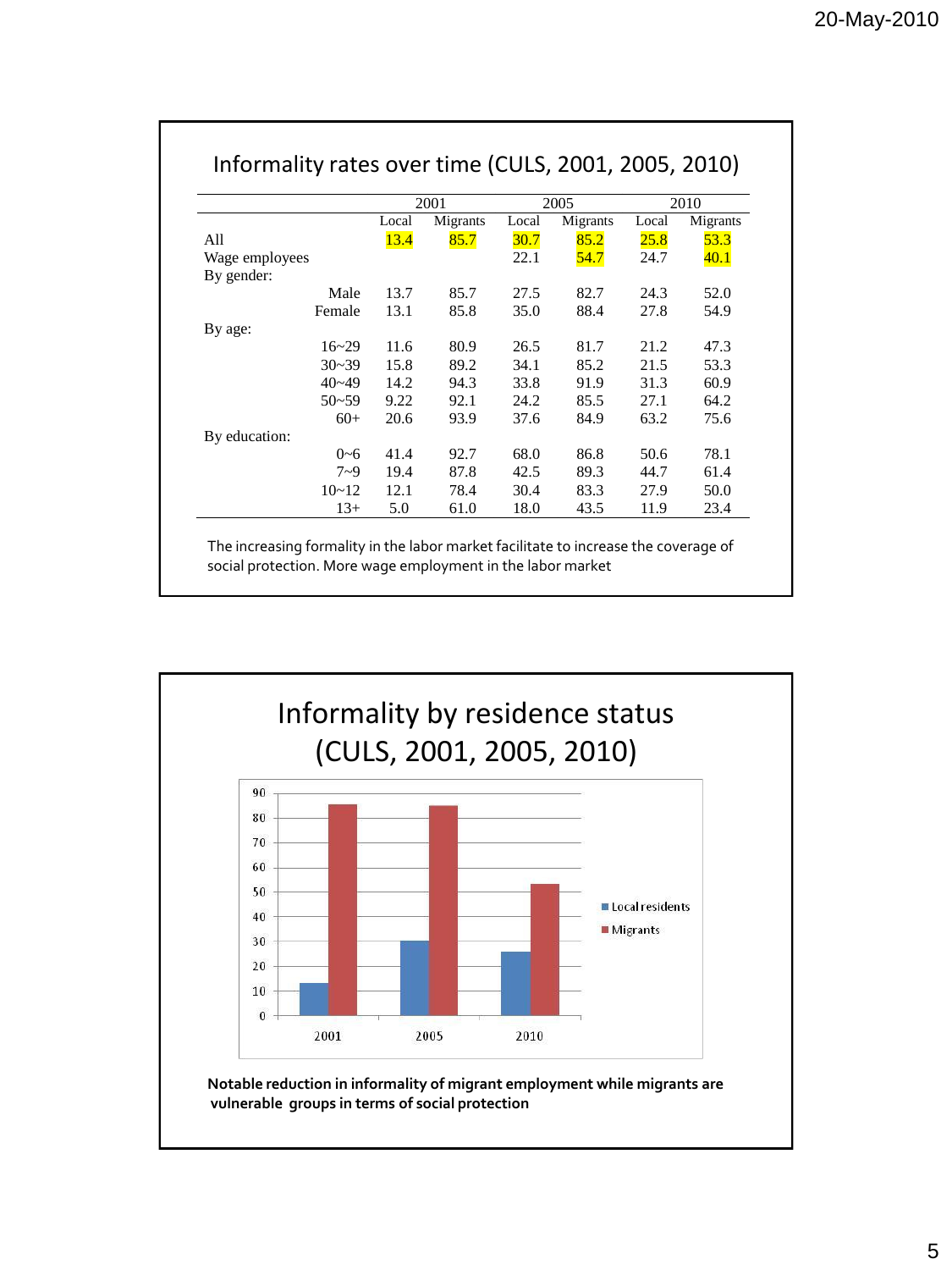

## Informal employment: incidence, working hours, and earnings (CULS, 2010)

|                                      | Incidence | Weekly  | Monthly  | Hourly      |
|--------------------------------------|-----------|---------|----------|-------------|
|                                      | (% )      | Working | Earnings | Earnings    |
|                                      |           | Hours   | (yuan)   | (yuan/hour) |
| <b>Local workers</b>                 | 100       | 44.88   | 2454     | 13.53       |
| <b>Formal Employment</b>             | 71.59     | 42.36   | 2769     | 15.66       |
| <b>Informal Employment</b>           | 28.41     | 51.26   | 1659     | 8.14        |
| Family workers                       | 1.24      | 49.52   | 1186     | 7.02        |
| Self-employment                      | 7.00      | 60.83   | 2124     | 8.99        |
| Employee in informal sector          | 5.48      | 48.54   | 1486     | 7.67        |
| Employed informally in formal sector | 13.99     | 46.96   | 1452     | 7.77        |
| Employer in informal sector          | 0.71      | 65.42   | 3340     | 12.51       |
| <b>Migrant workers</b>               | 100       | 56.98   | 2591     | 11.94       |
| <b>Formal Employment</b>             | 42.18     | 49.66   | 3229     | 16.36       |
| <b>Informal Employment</b>           | 57.82     | 62.32   | 2127     | 8.72        |
| Family workers                       | 4.57      | 65.89   | 1840     | 7.21        |
| Self-employment                      | 26.07     | 68.78   | 2277     | 8.57        |
| Employee in informal sector          | 10.80     | 56.99   | 1855     | 8.95        |
| Employed informally in formal sector | 14.25     | 52.22   | 1912     | 8.95        |
| Employer in informal sector          | 2.12      | 70.57   | 3724     | 14.96       |

**But the low earnings in informal sector could be a constraint to increase the coverage**